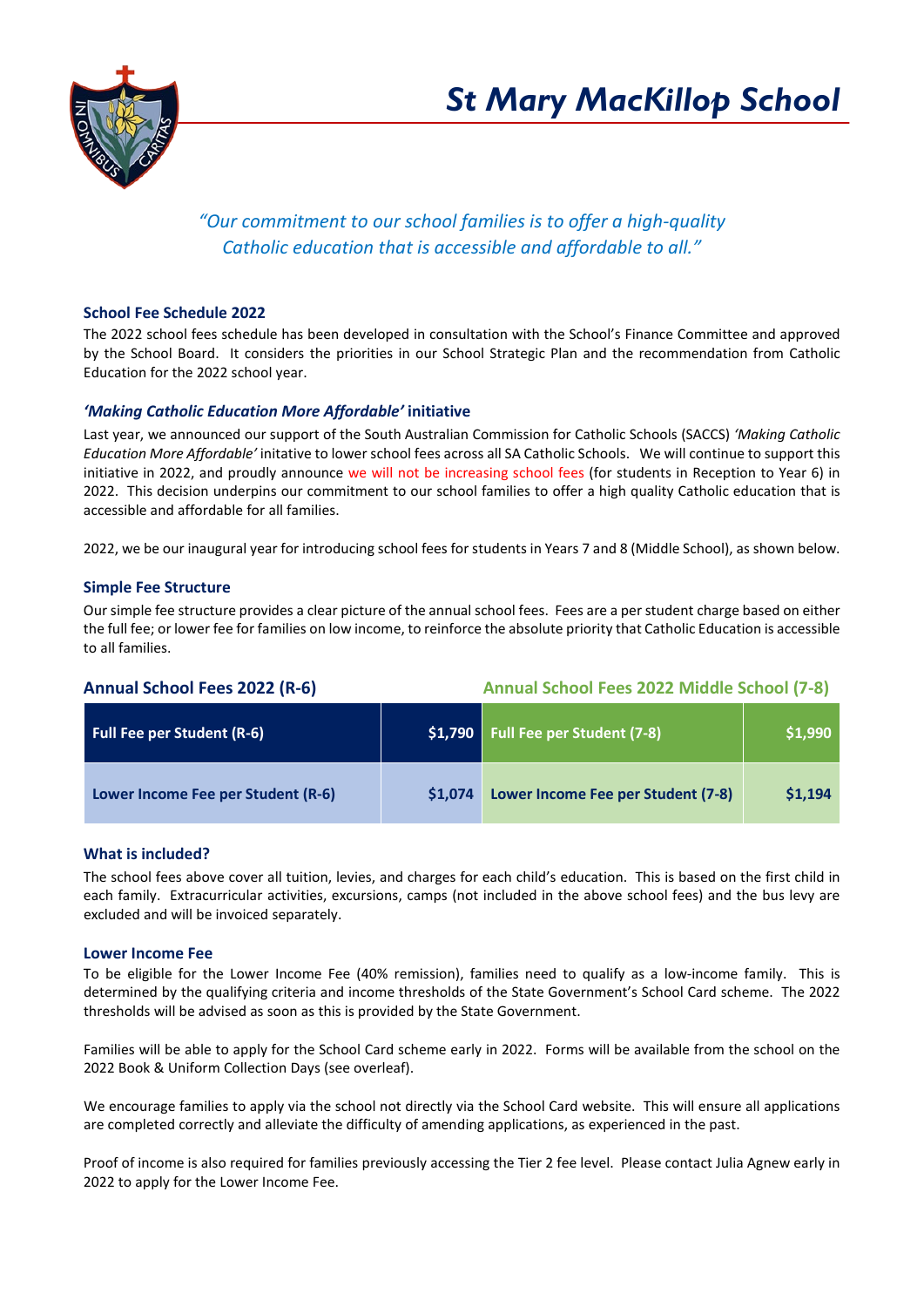#### **Sibling Discount**

Sibling discount will continue to be offered to families with more than one student attending our school, at the same time – 15% for second child and 25% for third and subsequent child/ren. The discount will be applied to siblings across Reception to Year 8.

Refer to the tables below to determine the annual school fees (Full Fee and Lower Income Fee), with sibling discount applied. The **BLUE TABLE** is for families with children in Reception to Year 6 only. The **GREEN TABLE** is for families with children in Middle School, Years 7 and 8, only.

Families with children enrolled across Reception to Year 8, are asked to contact Julia Agnew (School Bursar) to confirm the annual school fee cost, with sibling discount.

## **Annual Family Fee with Sibling Discount (Reception-Year 6 Students)**

| <b>Reception-Year 6</b><br>Full Fee 2022 (with Sibling Discount) |                     |              |                  | <b>Reception-Year 6</b><br>Lower Income Fee 2022 (with Sibling Discount) |           |                  |         |
|------------------------------------------------------------------|---------------------|--------------|------------------|--------------------------------------------------------------------------|-----------|------------------|---------|
| No. of                                                           | <b>Discount per</b> | Fee per      | <b>Total Fee</b> | No. of                                                                   | Fee per   | <b>Total Fee</b> |         |
| <b>Children</b>                                                  | <b>Child</b>        | <b>Child</b> | 2022             | <b>Children</b>                                                          | per Child | <b>Child</b>     | 2022    |
| $1st$ Child                                                      | 0%                  | \$1,790      | \$1,790          | $1st$ Child                                                              | 0%        | \$1,074          | \$1,074 |
| 2 <sup>nd</sup> Child                                            | 15%                 | \$1,521      | \$3,311          | $2nd$ Child                                                              | 15%       | \$913            | \$1,987 |
| 3rd Child                                                        | 25%                 | \$1,342      | \$4,653          | 3rd Child                                                                | 25%       | \$805            | \$2,792 |
| $4th$ Child                                                      | 25%                 | \$1,342      | \$5,995          | 4 <sup>th</sup> Child                                                    | 25%       | \$805            | \$3,597 |

#### **Annual Family Fee with Sibling Discount (Middle School, 7-8 Students)**

| Middle School (7-8)<br>Full Fee 2022 (with Sibling Discount) |                     |              |                  | Middle School (7-8)<br>Lower Income Fee 2022 (with Sibling Discount) |                  |              |         |
|--------------------------------------------------------------|---------------------|--------------|------------------|----------------------------------------------------------------------|------------------|--------------|---------|
| No. of                                                       | <b>Discount per</b> | Fee per      | <b>Total Fee</b> | No. of                                                               | <b>Total Fee</b> |              |         |
| <b>Children</b>                                              | <b>Child</b>        | <b>Child</b> | 2022             | <b>Children</b>                                                      | per Child        | <b>Child</b> | 2022    |
| $1st$ Child                                                  | 0%                  | \$1,990      | \$1,990          | $1st$ Child                                                          | 0%               | \$1,194      | \$1,194 |
| $2nd$ Child                                                  | 15%                 | \$1,691      | \$3,681          | 2 <sup>nd</sup> Child                                                | 15%              | \$1,015      | \$2,209 |
| 3rd Child                                                    | 25%                 | \$1,492      | \$5,173          | 3rd Child                                                            | 25%              | \$895        | \$3,104 |
| 4 <sup>th</sup> Child                                        | 25%                 | \$1,492      | \$6,665          | 4 <sup>th</sup> Child                                                | 25%              | \$895        | \$3,999 |

When determining whether a family is eligible to receive this discount, consideration will be given to circumstances such as whether the children are all enrolled under the same party's name or if the family member can demonstrate full financial responsibility for the children's school fees.

#### **Billing of School Fees**

School fees will be invoiced by Week 2, Term 1, 2022. Tax invoices will be distributed to families via Australia Post. Presently, statements are not distributed electronically due to the possibility of third-party interception and breach of family's privacy. This is a directive of Catholic Education SA.

#### **Payment Plan Agreement Form (Appendix A)**

All families must complete the attached 'Payment Plan Agreement Form' indicating their payment preference for 2022. This form is to be returned to Julia Agnew no later than Friday, 3 December (Week 8) via email julia.agnew@stmm.catholic.edu.au or the front office.

#### **Early Payment Discount**

A 5% Early Payment discount is offered to families wishing to pay the annual school fees in full prior to 1 March, 2022. Please indicate this preference on the Payment Plan Agreement Form (Appendix A attached).

#### **2022 Payment Plans**

Families not paying in full be 1 March will be required to establish an agreed payment plan to ensure annual school fees are paid in full within the calendar year. The frequency of payment is either weekly, fortnightly, monthly, or quarterly with complying payments, as shown on the tables overleaf.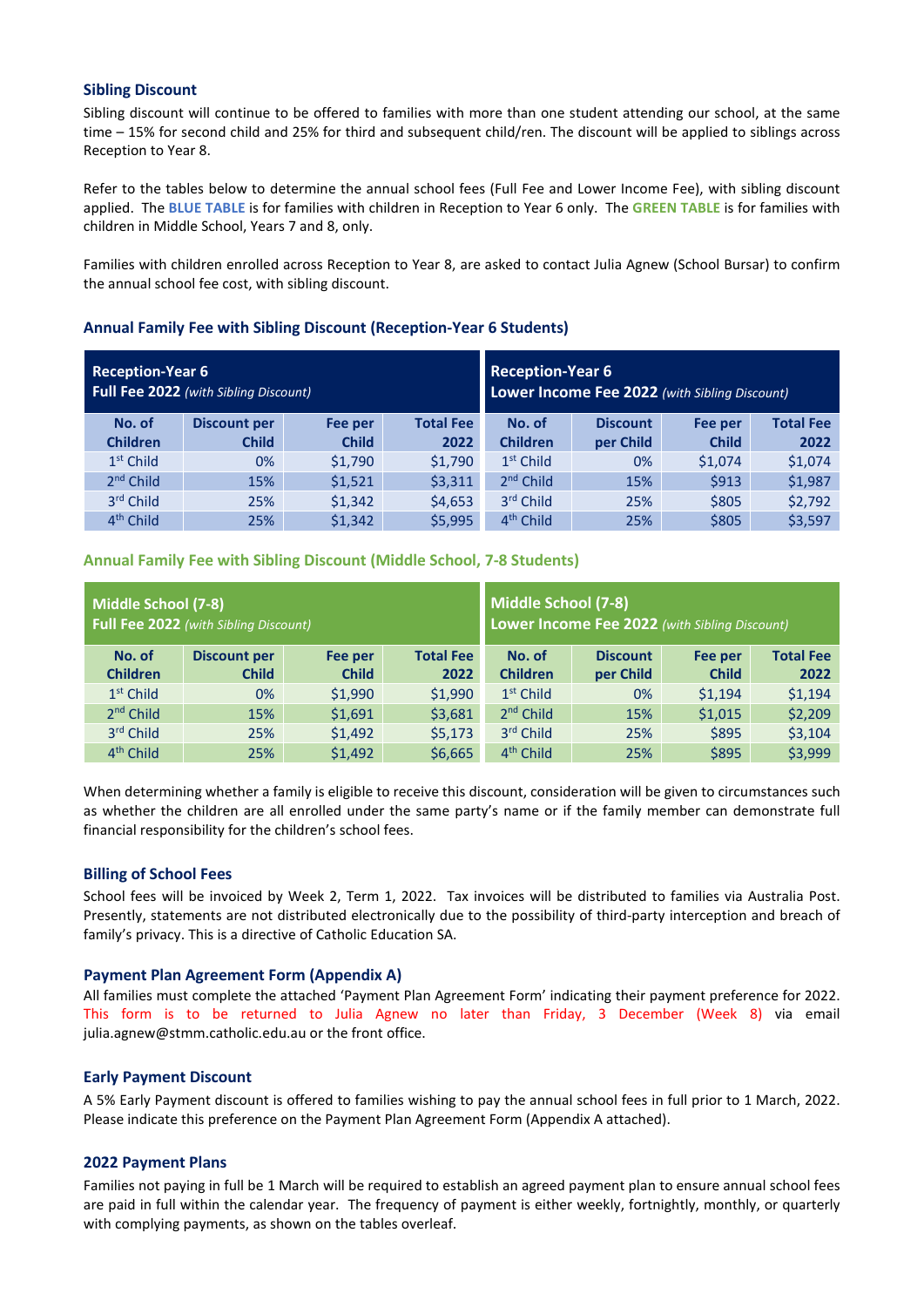#### **Reception-Year 6 Students Payment Plan**

| <b>Reception to Year 6</b><br><b>Full Fee Payment Plan 2022</b> |                                                   |                                                          |                             |                                       |                               |                                          |  |  |
|-----------------------------------------------------------------|---------------------------------------------------|----------------------------------------------------------|-----------------------------|---------------------------------------|-------------------------------|------------------------------------------|--|--|
| No. of<br>Children per<br>Family                                | <b>Total Family</b><br><b>School Fees</b><br>2022 | <b>Pay in Full</b><br>(Prior 1 March<br>for 5% Discount) | <b>Weekly</b><br>(40 Weeks) | <b>Fortnightly</b><br>(20 Fortnights) | <b>Monthly</b><br>(11 Months) | Quarterly<br>(March, June,<br>September) |  |  |
| $1st$ Child                                                     | \$1,790                                           | \$1,700                                                  | \$45                        | \$90                                  | \$163                         | \$597                                    |  |  |
| $2nd$ Child                                                     | \$3,311                                           | 53,145                                                   | \$83                        | \$166                                 | \$301                         | \$1,103                                  |  |  |
| 3rd Child                                                       | \$4,653                                           | \$4,420                                                  | \$116                       | \$232                                 | \$423                         | \$1,550                                  |  |  |
| 4 <sup>th</sup> Child                                           | \$5.995                                           | \$5,695                                                  | \$150                       | \$300                                 | \$545                         | \$1,998                                  |  |  |

# **Reception to Year 6 Lower Income Fee Payment Plan 2022**

| No. of<br><b>Children per</b><br>Family | <b>Total Family</b><br><b>School Fees</b><br>2022 | <b>Pay in Full</b><br>(Prior 1 March<br>for 5% Discount) | <b>Weekly</b><br>(40 Weeks) | <b>Fortnightly</b><br>(20 Fortnights) | <b>Monthly</b><br>$(11$ Months) | <b>Quarterly</b><br>(March, June,<br>September) |
|-----------------------------------------|---------------------------------------------------|----------------------------------------------------------|-----------------------------|---------------------------------------|---------------------------------|-------------------------------------------------|
| $1st$ Child                             | \$1,074                                           | \$1,020                                                  | \$27                        | \$54                                  | \$98                            | \$358                                           |
| $2nd$ Child                             | \$1,986                                           | \$1,888                                                  | \$50                        | \$100                                 | \$180                           | \$662                                           |
| 3rd Child                               | \$2,791                                           | \$2,652                                                  | \$70                        | \$140                                 | \$254                           | \$930                                           |
| 4 <sup>th</sup> Child                   | \$3,596                                           | \$3,417                                                  | \$90                        | \$180                                 | \$327                           | \$1,119                                         |

# **Middle School (Year 7-8) Payment Plan**

| Middle School (7-8)<br><b>Full Fee Payment Plan 2022</b> |                     |                    |               |                    |                |                  |  |
|----------------------------------------------------------|---------------------|--------------------|---------------|--------------------|----------------|------------------|--|
| No. of                                                   | <b>Total Family</b> | <b>Pay in Full</b> | <b>Weekly</b> | <b>Fortnightly</b> | <b>Monthly</b> | <b>Quarterly</b> |  |
| <b>Children per</b>                                      | <b>School Fees</b>  | (Prior 1 March     | (40 Weeks)    | (20 Fortnights)    | (11 Months)    | (March, June,    |  |
| Family                                                   | 2022                | for 5% Discount)   |               |                    |                | September)       |  |
| $1st$ Child                                              | \$1,990             | \$1,890            | \$50          | \$100              | \$181          | \$664            |  |
| $2nd$ Child                                              | \$3,681             | \$3,496            | \$92          | \$184              | \$335          | \$1,227          |  |
| $3rd$ Child                                              | \$5,173             | \$4,914            | \$130         | \$260              | \$470          | \$1,725          |  |
| 4 <sup>th</sup> Child                                    | \$6,665             | \$6,331            | \$167         | \$333              | \$606          | \$2,222          |  |

# **Middle School (7-8) Lower Income Fee Payment Plan 2022**

| No. of<br><b>Children per</b><br>Family | <b>Total Family</b><br><b>School Fees</b><br>2022 | <b>Pay in Full</b><br>(Prior 1 March<br>for 5% Discount) | <b>Weekly</b><br>(40 Weeks) | <b>Fortnightly</b><br>(20 Fortnights) | <b>Monthly</b><br>(11 Months) | <b>Quarterly</b><br>(March, June,<br>September) |
|-----------------------------------------|---------------------------------------------------|----------------------------------------------------------|-----------------------------|---------------------------------------|-------------------------------|-------------------------------------------------|
| $1st$ Child                             | \$1.194                                           | \$1,134                                                  | \$30                        | \$60                                  | \$108                         | \$398                                           |
| $2nd$ Child                             | \$2,209                                           | \$2,098                                                  | \$55                        | \$110                                 | \$200                         | \$736                                           |
| 3rd Child                               | \$3,104                                           | \$2,949                                                  | \$77                        | \$154                                 | \$282                         | \$1,035                                         |
| 4 <sup>th</sup> Child                   | \$3,999                                           | \$3,799                                                  | \$99                        | \$199                                 | \$363                         | \$1,333                                         |

Families with children enrolled across Reception to Year 8, are asked to contact Julia Agnew to confirm the annual school fee cost and payment plan requirements.

# **Payment Method Options**

- We offer the following payment methods for families to pay school fees:<br>  $\checkmark$  Electronic Funds Transfer (EFT) School bank accounts are pri<br>  $\checkmark$  BPay Individual reference number School bank accounts are printed on invoices & statements
	-
	-
	-
	-
	- Individual reference numbers are printed on invoices & statements  $\checkmark$  Credit Card  $\checkmark$  Credit Card  $\checkmark$  Accepting VISA and Mastercard (in person, mail, or phone)
	- $\checkmark$  Centrepay Scheme Deduction direct from Centrelink benefits (refer to School)
	- Cash/Cheque Direct to Office/Bursar